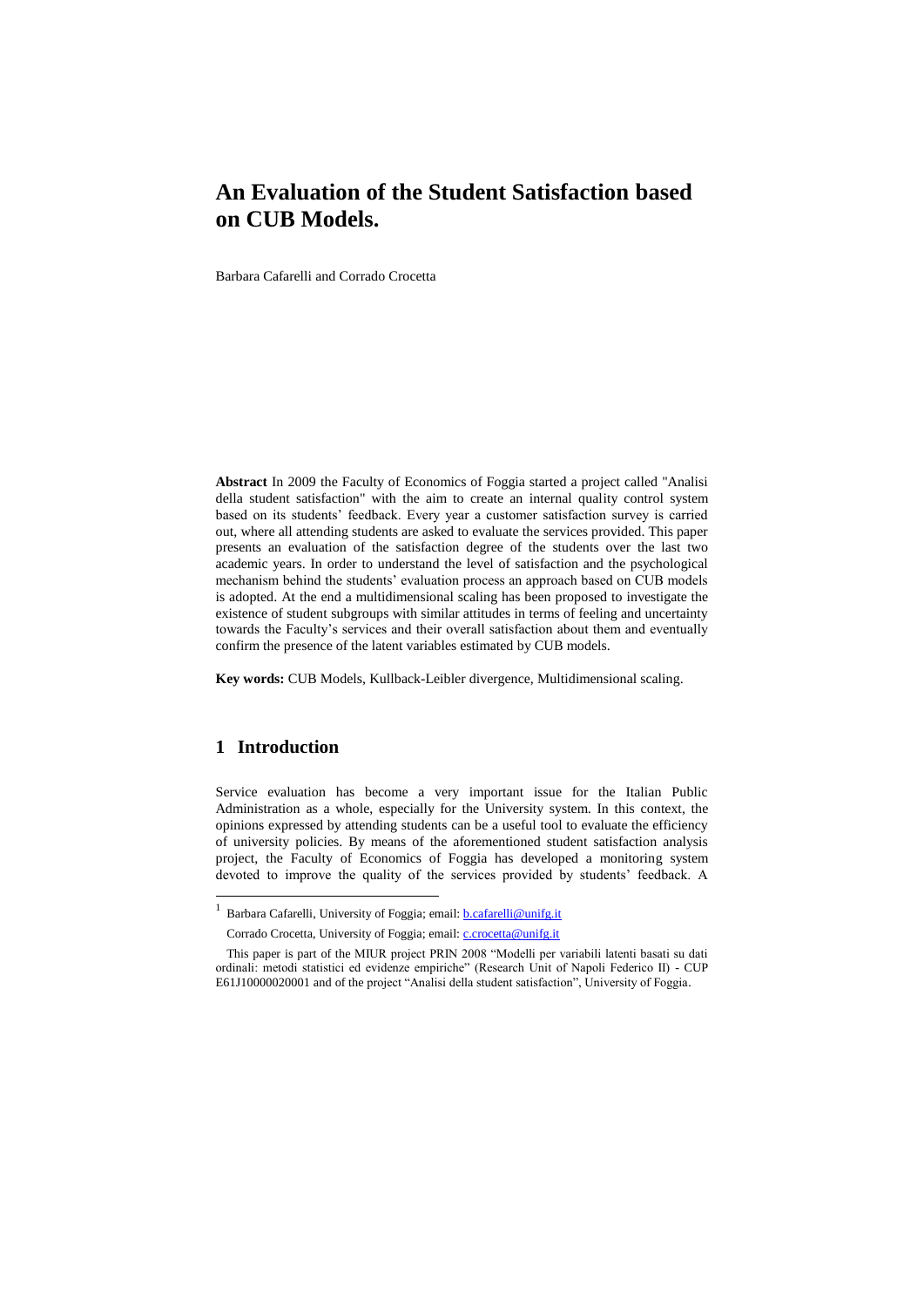customer survey was carried out over two academic years, which paid particular attention to the respondents' perceptions and to the underlying psychological construct behind them. In particular, the CUB models (see [3]) were used to assess how the judgments of the students are influenced by their personal feeling towards the items under investigation and by the inherent uncertainty associated with the choice of the ordinal values featuring on the questionnaire responses (see [5]). We hereby propose to detect significant similarities and differences between the raters' overall judgment by comparing the estimated CUB models, with the aid of a multidimensional scaling (MDS). The MDS approach is also used to confirm the presence of the two latent CUB variables and the role that they play in the satisfaction process. In this paper we only report the results of the satisfaction survey referring to the services most frequently used by the students: logistics (*L*), registrar's office (*RO*), teaching (*T*), web site (*WS*) plus the overall satisfaction about the Faculty (*OS*). The paper is organized as follows: after a brief description of the survey's characteristics and the presentation of the methodology applied, the results will be discussed and scrutinised in detail.

## **2 The student survey**

The evaluation of the students' satisfaction about the services provided has been performed by means of a questionnaire proposed to all the undergraduates attending lectures at the Economics of the University of Foggia during the academic years 2009- 2010 and 2010-2011 for a total of 968 interviews for the first analysed year and 832 for the second, respectively, the 35% and 30% of the total registered students. The services under evaluation are logistics, registrar's office, teaching, website, laboratories, library and job placements. The judgements are expressed in a Likert scale from 1 (extremely unsatisfied) to 7 (extremely satisfied).

#### **3 The statistical procedure**

The student satisfaction assessment was made by using CUB models as a means to understand how customer preferences are influenced by a subjective personal feeling  $(\xi)$  towards the item under investigation and by the inherent uncertainty  $(\pi)$ associated with the choice of the ordinal values featuring on the questionnaire responses. A CUB model (see [3] and [5]) is a mixture model combining a shifted binomial random variable, used to evaluate the feeling, and a discrete uniform random variable, used to express the uncertainty, as follows:

$$
P(R=r) = \pi \binom{m-1}{r-1} (1-\xi)^{-1} \xi^{m-r} + (1-\pi) \frac{1}{m} \quad r = 1, 2, ..., m \tag{1}
$$

where  $\xi \in [0,1]$ ,  $\pi \in [0,1]$  *r* is the rating and *m*>3.

The statistical procedure proposed consists in the following steps:

1. a model (1) was fitted for each considered service as well as for overall satisfaction for each academic year (more specifically, 10 CUB models were estimated in this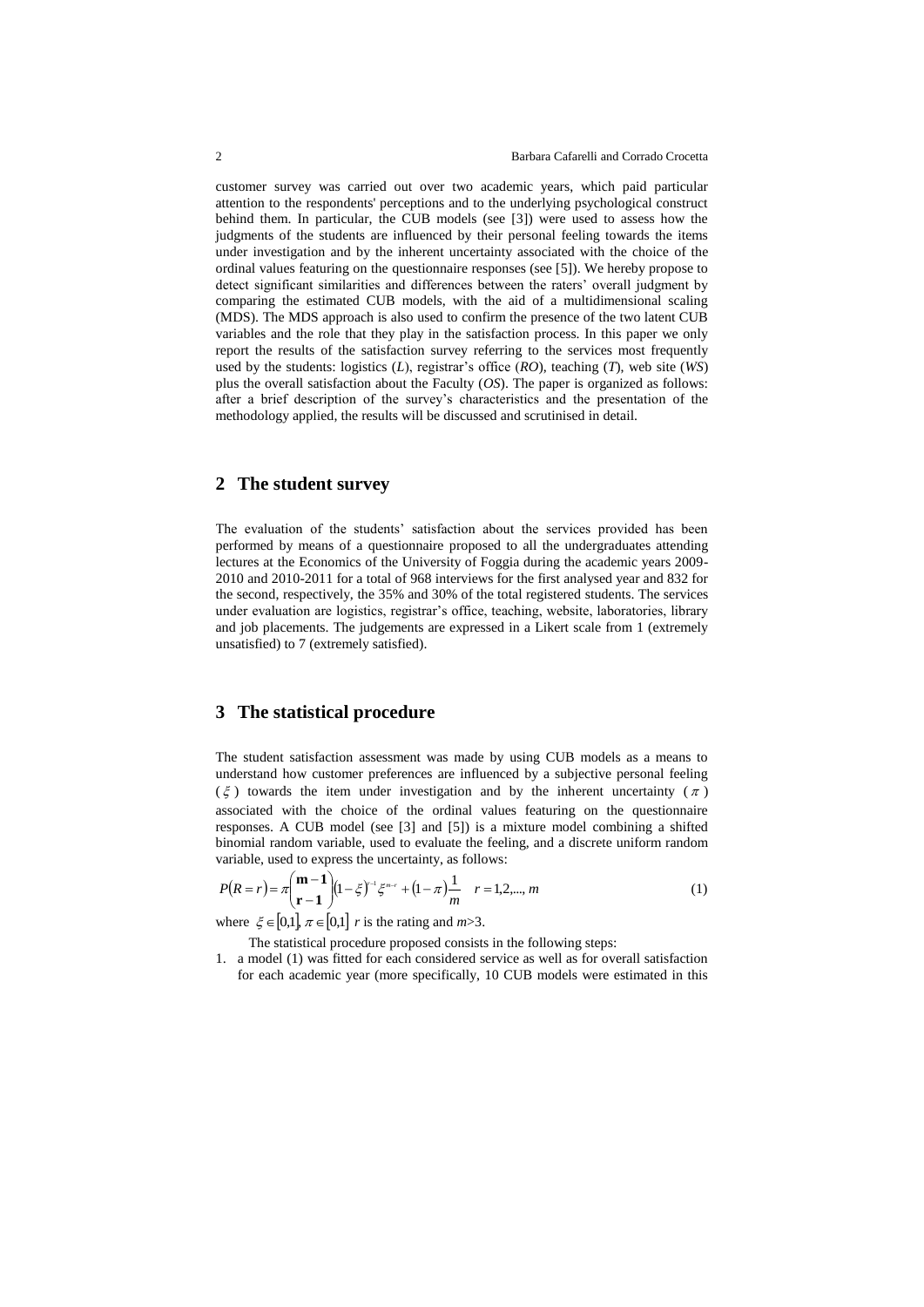An Evaluation of the Student Satisfaction based on CUB Models.  $\frac{3}{2}$ 

study). The goodness of fit is measured, for each estimated model, by the dissimilarity index (see [5]). In this case study, this resulted to be less than 0.1 for each estimated model, suggesting a very good fit. The model (1) was estimated by using software CUB.R  $(2.0)$  implemented in R (see [4]);

2. the  $\zeta$  and  $\pi$  estimators are characterized by different variability patterns and play a different role in determining the shape of the estimated distributions (see [1] and [2]). In particular, the use of the Euclidean distance might cause misleading interpretations of the CUB models in the parameter space (see [2]). For this reason, the Kullback-Leibler (KL) divergence was used to evaluate the dissimilarity among the estimated rating distributions (see [1]). A non parametric multidimensional scaling approach based on KL divergences was then applied to assess the presence of dissimilarities between the performance of the various services provided and the overall quality of the Faculty over the two investigated years with the purpose of detecting relevant differences among the services issued.

## **4 The results of student satisfaction survey**

The values of the estimated CUB parameters suggest a good level of satisfaction and a low level of uncertainty among the respondents: the feeling parameter  $\hat{\xi}$  ranges between 0.25 and 0.49 and the estimated uncertainty parameters ( $\hat{\pi}$ ) are greater than 0.61, which means that the interviewees are quite precise when it comes to giving marks (Fig.1, a). However, in the second academic year the examined services show worse performance levels compared to the first year, with the only exception of teaching. There is also an increase in the amount of respondents' uncertainty. The logistic services and the registrar's office are characterized by similar feelings but different levels of uncertainty over the two years under investigation and they are always considered by the students as the services with the less satisfying performances. The students have a strong positive feeling and a very low level of uncertainty towards teaching over the two years. A similar behaviour is reflected in the results for the overall satisfaction parameter during the first year. The students always assign high ratings to the website's performance even though there is a sensible decline in terms of both feeling and uncertainty in the second year. The CUB estimated distributions are skewed to the left and are quite similar in median and mode (Fig.1, b and c). In particular, logistics and registrar's office show a similar behaviour for each academic year (Fig.1, b). Teaching, overall satisfaction and website show a quite similar pattern too (Fig.1, c). Moreover, website and teaching achieve the highest performance ratings over the two years. These graphical evidences have been checked by means of a multidimensional scaling analysis (Fig.1, d). By using this method, the presence of dissimilarities between the performances of logistics and registrar's office over the two academic years, and those among the other services analysed was confirmed. The similarity between teaching and the overall quality of the Faculty were also confirmed over the two years. Moreover, the multidimensional scaling approach adopted confirmed the presence of the aforementioned two latent dimensions in the psychological construct that shapes the respondents' behaviour, as suggested by a CUB based analysis, i.e.  $\xi$  (coordinate 1) and  $\pi$  (coordinate 2).